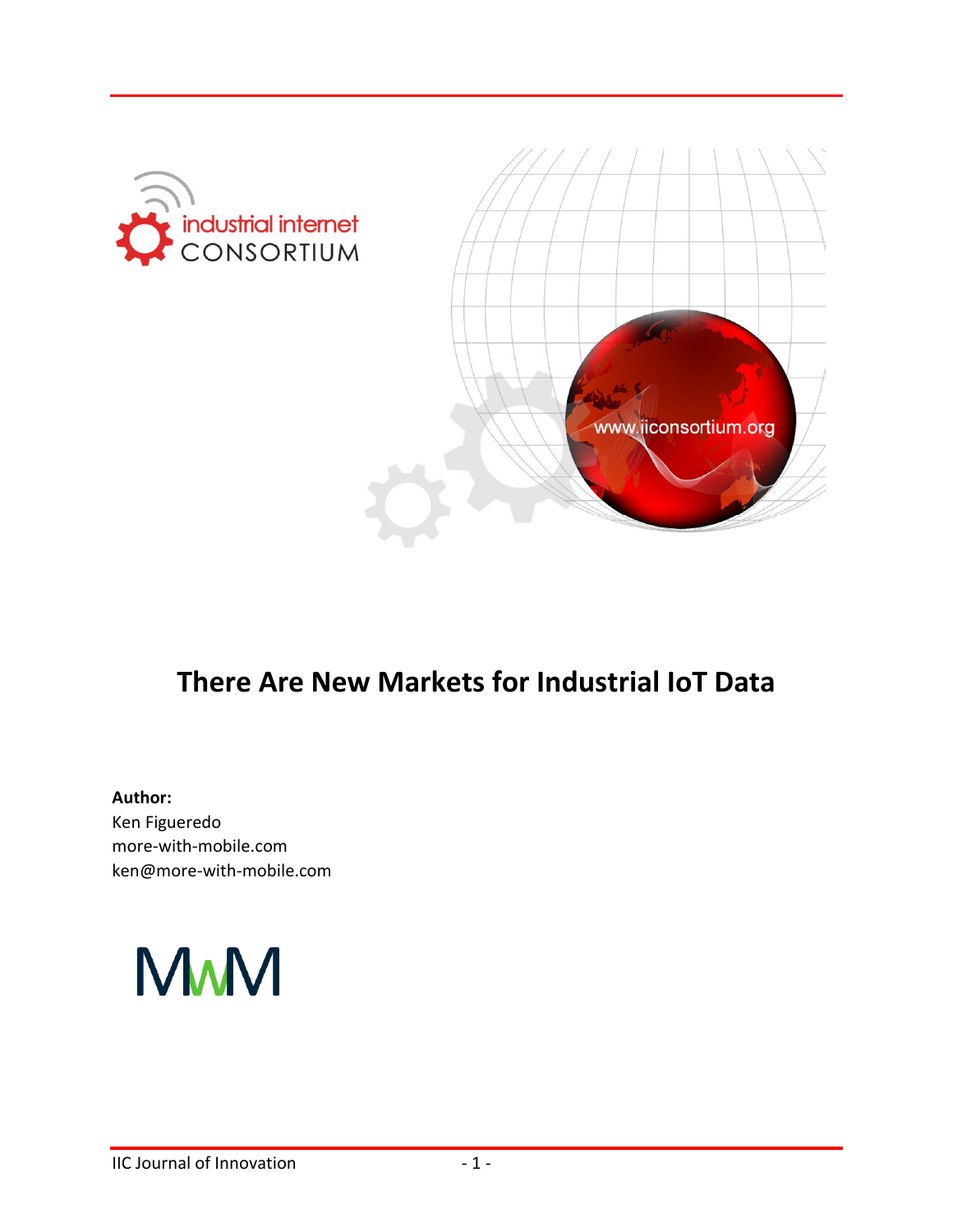The availability of industrial IoT (IIoT) data is creating new ways for industrial organizations to collaborate and to innovate. In effect, data functions as a new kind of lubricant for industrial processes. However, that is not its only use.

Everyday activities show that Internet data has a non-trivial economic value and has gained currency as a tradeable asset. Industrial organizations should anticipate that the same will be true of IIoT data.

To capitalize on IIoT data opportunities, industrials need to develop strategies for different market segments – by types of data and customer. Their chances of a successful implementation will depend on four internal capabilities:

- 1. managing data as an asset class,
- 2. identifying value-propositions with data-engineers and -scientists,
- 3. installing scalable, technology capabilities for data sourcing and supply,
- 4. and, innovating in business development, intellectual property and regulatory fields related to IIoT data.

# **HOW THE IIOT IS MODERNIZING INDUSTRIAL PRACTICES**

With a 200-year history dating back to the Industrial Revolution, industrial firms have evolved processes for making, selling and supporting industrial hardware at scale. They rely on tried and tested supply chain models, conformance standards and commercial frameworks for sales and warranty support activities.

However, the value of this experience base is about to experience a new revolution. Thanks to low-cost connectivity and data science technologies, the very nature of industrial hardware and operations is changing. It is now straightforward to monitor remote and nomadic assets. These may be fixed container tanks. They may also be self-propelled, construction machines, located remotely, outside the traditional boundaries of factories and industrial plants.

The ability to gather more and better quality industrial data is exposing new sources of value as organizations find ways to apply that data to make better decisions. For example, industrial firms can optimize asset usage intensity via more frequent observations. They can use software to geolock the operating envelope for expensive machinery to prevent misuse or theft, potentially lowering their insurance premiums. There are even ways to associate equipment data to with individual users thanks to the ready access of personally identifiable data.

These developments raise several important questions. Might it be possible for machine data to become as valuable, if not more, than the underlying hardware itself? What are the implications for industrial era, hardware-centric business practices? And, what kinds of new markets will emerge as industrial IoT data matures into a new class of tradeable assets?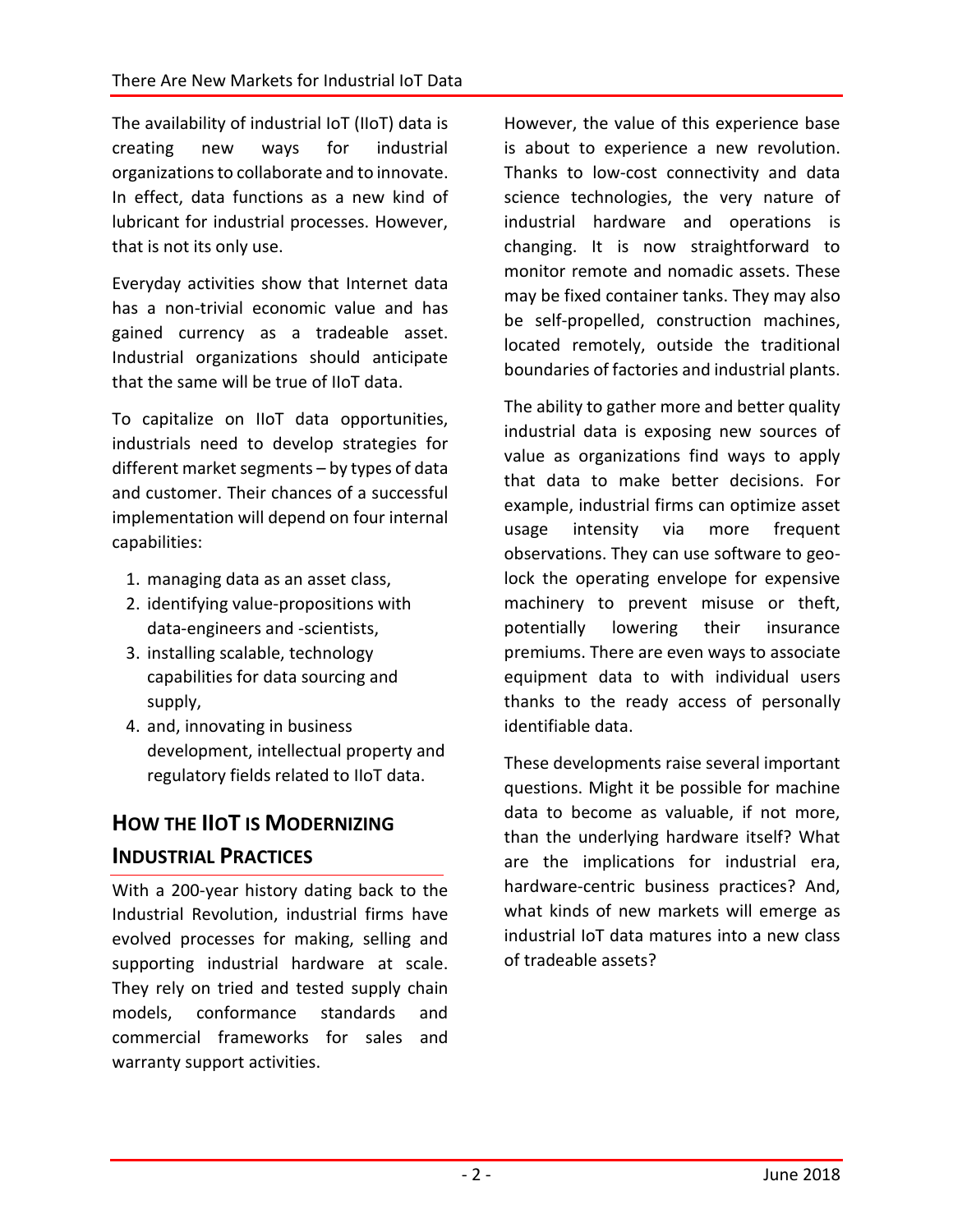## **THE IMPACT OF GLOBAL INDUSTRIAL POLICIES AND ACCESSIBLE TECHNOLOGY**

While they use different labels, industry policy in leading nations is fueling the demand side of the IIoT phenomenon. In 2013, a German government project  $1$ adopted the term "Industrie 4.0", in reference to the fourth industrial revolution, linking machines, data and services. China launched its "Made in China 2025" initiative<sup>2</sup> to upgrade Chinese industry comprehensively. And, South Korea launched its national IoT Master Plan<sup>3</sup> to foster global-scale IoT- business capabilities. The impact of these industrial powerhouses and export-led nations will raise productmanagement and innovation thresholds globally.

Two supply-side developments make this possible. One is the availability of data from connected devices. Affordable and ubiquitous connectivity makes it easy to record large quantities of data from remotely located industrial-plant and sensors on a regular basis. In the public sector, government agencies and large cities are embracing the Open Data<sup>4</sup> movement to report on their performance and to supply data that drives economic development, business innovation and better citizen services<sup>5</sup>.

The second development is access to visualization and data analysis tools, such as artificial intelligence and machine learning. These enable a variety of applications. Examples include efficient asset management as well as condition monitoring and predictive analytics applications, all of which account for tangible operational and cost-saving benefits.

#### **Data-availability is Creating New Ways to Collaborate and Innovate**

In addition to the impact on internal operations, IIoT data is changing the operating envelope for industrial firms. Consider the intersection of supply chain management, IIoT and the emerging field of distributed ledger technology (also known as Blockchain). The ability to register and track components in an engineering assembly lets an organization validate the quality of its products. Firms can also enhance their brand integrity by providing consumers with

 $\overline{a}$ 

<sup>&</sup>lt;sup>1</sup> Securing the future of German manufacturing industry: Industrie40 Implementation Recommendations *http://www.acatech.de/fileadmin/user\_upload/Baumstruktur\_nach\_Website/Acatech/root/de/Material\_fuer\_Sonderseiten/Ind ustrie\_4.0/Final\_report\_\_Industrie\_4.0\_accessible.pdf*

<sup>2</sup> 中国制造 2025 *- "Made in China 2025 https://www.csis.org/analysis/made-china-2025*

*<sup>3</sup> Master Plan for Building the Internet of Things, [http://www.iotkorea.or.kr/2013\\_kor/uploadFiles/board/KOREA-](http://www.iotkorea.or.kr/2013_kor/uploadFiles/board/KOREA-%20IoT(Internet%20of%20Things)%20Master%20Plan%20-%202014.pdf) [%20IoT\(Internet%20of%20Things\)%20Master%20Plan%20-%202014.pdf](http://www.iotkorea.or.kr/2013_kor/uploadFiles/board/KOREA-%20IoT(Internet%20of%20Things)%20Master%20Plan%20-%202014.pdf)*

*<sup>4</sup> The Open Data Institute<https://theodi.org/>*

*<sup>5</sup> London Data Store,<https://data.london.gov.uk/>*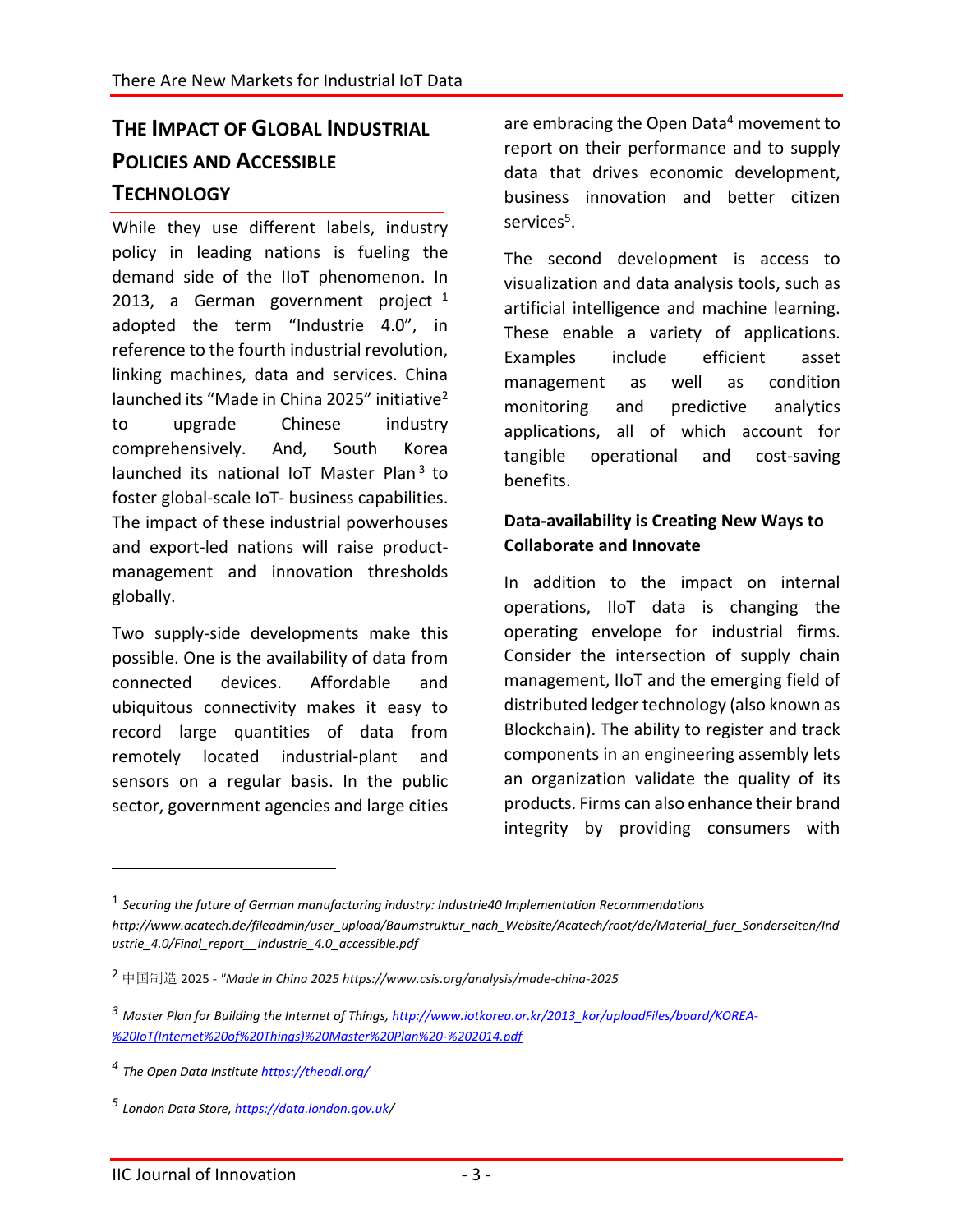visibility into the provenance of everything from agricultural foods to diamond necklaces. And, full visibility into supplychain transactions will unleash new industry dynamics as competitors analyze ledger histories for market-intelligence insights **<sup>6</sup>** .

There is considerable promise from exposing proprietary, operational data if organizations can find ways to control access and capitalize on potential opportunities. The business choice to share data is not straightforward and will pose significant dilemmas for many firms in the coming years.

Nevertheless, there are examples of its benefits. In 2000, Goldcorp, Inc., a Canadian gold producer, gave worldwide access to all geological data for its mining properties for a prize of \$575,000. More than 1,000 prospectors studied that data to identify promising sites. Eighty percent of these sites yielded significant gold reserves, exceeding \$6 billion in value<sup>7</sup>.

If we fast-forward about 20 years, the current challenge is arguably about handling time-series data for the purposes of pattern recognition and predictive applications. Much of this expertise exists outside of large industrial firms so these organizations will need to find ways to collaborate via

 $\overline{a}$ 

acquisitions, joint-ventures or data sharing initiatives.

#### **Data-sharing Business Dilemmas**

Jeff Travers is the Head of IoT for Ericsson, the global telecommunications equipment supplier. He describes the data dilemma for a mining company. It is frustrated because the company supplying its trucks, as connected vehicles, is failing to share a rich stream of data it is gleaning about their usage.

Should it be obliged to share that data?

"That's the question," Travers responds. He points out that "both sides need to understand the business has changed – if you don't go into this with open eyes, then you get this skewed situation where the truck maker has deep insight and the mining company doesn't."

*Enterprise IoT Insights interview, https://enterpriseiotinsights.com/20180413/channels/new s/business-has-changed-for-both-sides-ericsson-tag40*

John Deere, the agricultural and construction equipment manufacturer, offers a slightly different example of innovation. Its application of IIoT technologies illustrates the opportunity for manufacturers to add services to their portfolio of offerings with IIoT data. One element of John Deere's precision agriculture strategy involves connectivity in

<sup>&</sup>lt;sup>6</sup> Blockchain and the Mobile Industry – <u><http://www.more-with-mobile.com/2018/03/blockchain-and-mobile-industry.html></u>

<sup>7</sup> *Open Innovation: Goldcorp Challenge - [https://www.ideaconnection.com/open-innovation-success/Open-Innovation-](https://www.ideaconnection.com/open-innovation-success/Open-Innovation-Goldcorp-Challenge-00031.html)[Goldcorp-Challenge-00031.html](https://www.ideaconnection.com/open-innovation-success/Open-Innovation-Goldcorp-Challenge-00031.html)*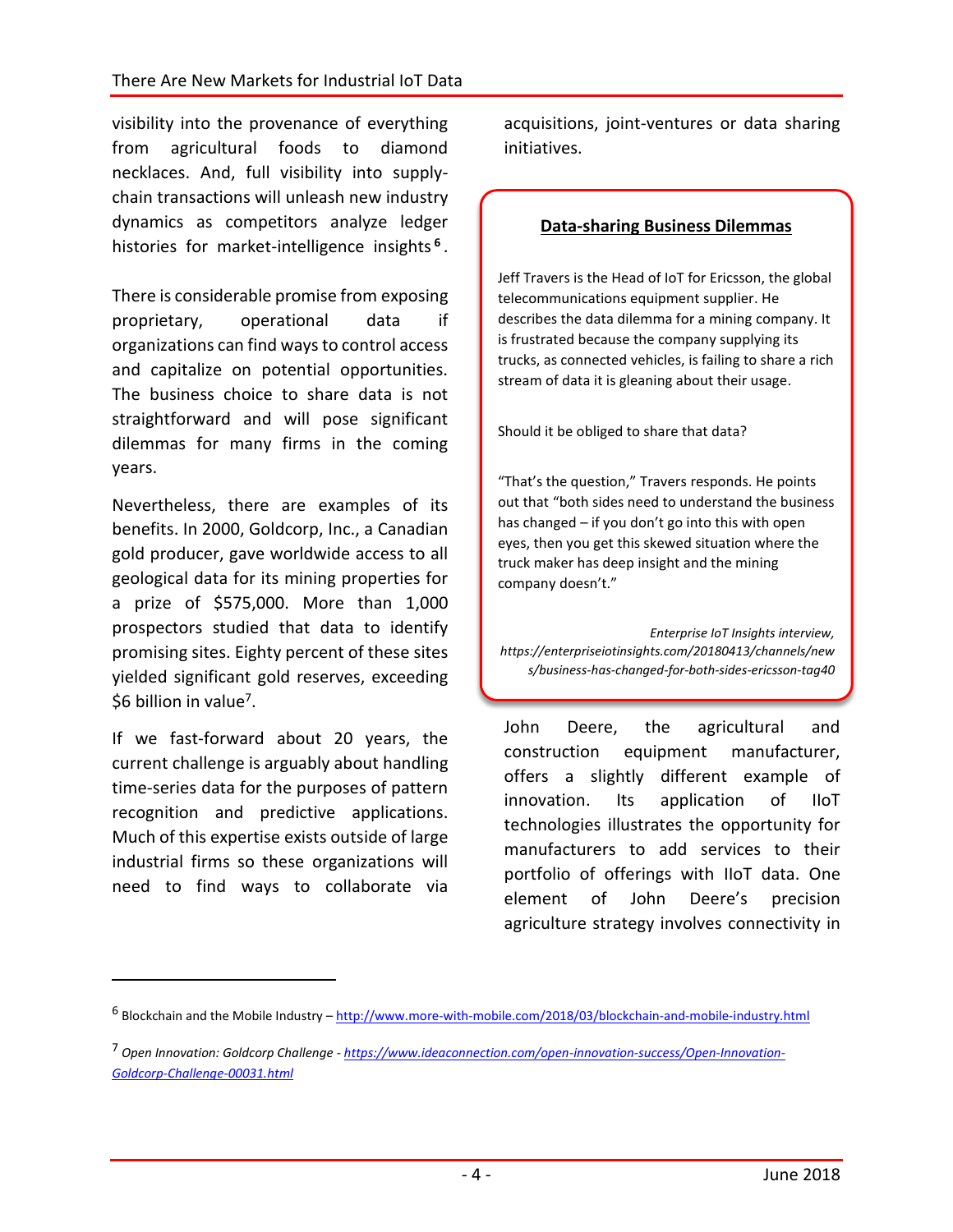its farm equipment. The data from these machines helps to improve machine performance and farming outcomes<sup>8</sup>. To achieve this, John Deere formed a dedicated business unit - Intelligent Solutions Group.

The combination of remote connectivity, precision data and software allows John Deere dealers and farmers to coordinate machines and optimize sowing and harvesting jobs, for example. John Deere's multi-sided business model includes data collection and on-line access tools so that farmers can make better informed agronomic decisions.

Data ownership and exploitation rights are a consequence of this evolution in the agribusiness model. In a sign of how the treatment of IIoT data is evolving, John Deere recently announced that it had achieved the Ag Data Transparent (ADT) Certification<sup>9</sup> which protects farmers from having their data being used against them or inappropriately shared.

#### **Economic Evidence for Data Becoming a Tradeable Asset**

The consumer sector, which has a relatively long history for trading personal data, offers

a few lessons for IIoT data opportunities. Some of this information exists in the public domain thanks to the Federal Trade Commission<sup>10</sup>.

The motivation for trading consumer data in order to aggregate across multiple sources becomes apparent from a 2013 regulatory filing<sup>11</sup> by the data broker, Acxiom. In order to develop a single view of a customer, for targeted marketing purposes, there is a significant economic benefit to combining data from multiple sources. Acxiom claimed that multi-variate targeting performed 4-10 times better than traditional approaches.

One would expect Uber, a company whose business model relies on intensive use of

#### More Data = Better Performance



*Figure 1 Multi-variate Data Delivers Better Marketing Performance*

m

 $\overline{a}$ 

<sup>8</sup> *John Deere Committed to Those Linked to the Land, Investor Presentation, Deere & Company Aug/Sep 2016 (accessed via [https://investor.deere.com/home/\)](https://investor.deere.com/home/)*

<sup>9</sup> *John Deere achieves Ag Data Certification (2018) - [https://agfundernews.com/john-deere-obtains-ag-data-transparent](https://agfundernews.com/john-deere-obtains-ag-data-transparent-certification.html)[certification.html](https://agfundernews.com/john-deere-obtains-ag-data-transparent-certification.html)*

<sup>10</sup> *Questionable practices under FTC scrutiny - [https://www.ftc.gov/news-events/press-releases/2013/12/ftc-testifies-data](https://www.ftc.gov/news-events/press-releases/2013/12/ftc-testifies-data-brokers-senate-committee-commerce-science)[brokers-senate-committee-commerce-science](https://www.ftc.gov/news-events/press-releases/2013/12/ftc-testifies-data-brokers-senate-committee-commerce-science)*

<sup>11</sup> *Acxiom Investor Day Product Briefing, Scott Howe, CEO, 6 Mar 2013*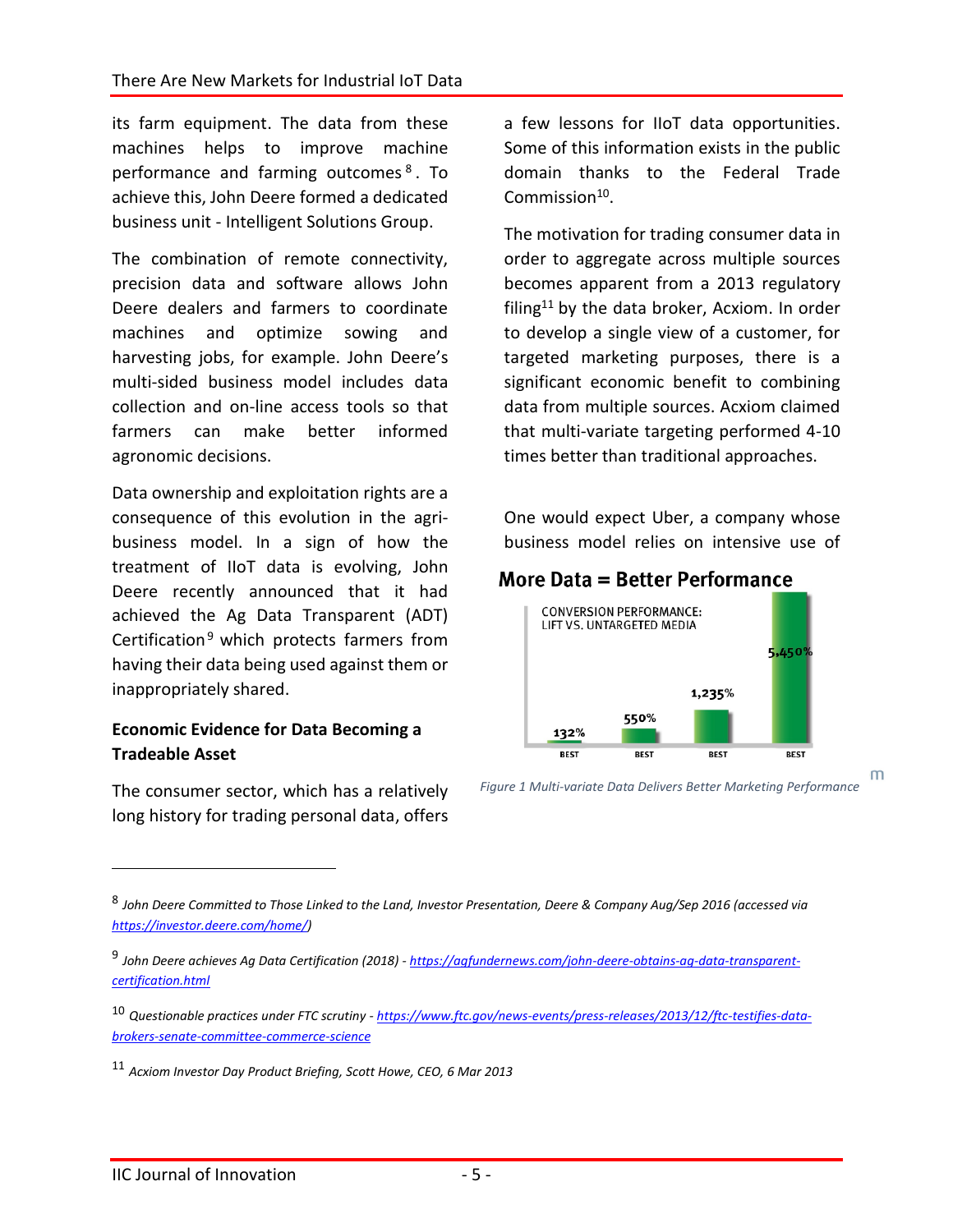data, to be cautious in sharing any data about its business operations. Under pressure to reclaim its license to operate in London, the company made a concession to share  $12$  journey data aggregated from millions of journeys in London and help transportation planners in their work. This shows how Uber used its proprietary data as a tradeable asset for regulatory negotiation reasons.

Returning to the case of John Deere, its Open Data Platform allows farmers to share data with each other (or not) as well as with 3rd party app developers and data-analysis service providers. The platform sources data from John Deere and competitor machinery, external databases (e.g. finance, weather) and crowd-sourced data from farms around the world.

In the healthcare arena, the testing firm 23andMe has pioneered a simple and lowcost service for individuals to profile their ancestry and health based on a DNA sample. While the firm does not sell, lease or rent personal data, it does share aggregate information with third parties for business development, research, marketing emails and service-improvement purposes. The ability to study trends and patterns through different slices of the human population is equally applicable to the industrial world. Consider the value of studying hydraulic pump or HVAC compressor failures for similarly powered machines from different manufacturers.

 $\overline{a}$ 

### **MARKET SEGMENTS FOR IIOT DATA**

The market for IIoT data is nascent. Transactions are typically narrow in scope and based on one-off delivery approaches. These lack the flexibility to scale. The emergence of large and liquid markets for IIoT data will depend on different data types, new customer segments and the commercial strategies enacted by data-rich organizations.

#### **Data Types**

Early experiments with open data and responses to Freedom-of-Information requests take the form of snapshots of historical information. In the IIoT arena, an analogy might be a catalogue of deployed assets such as machines and tools in a manufacturing plant. It could also include roadside equipment, geo-mapping data and car-parking meters in a smart city. These are static views for a particular moment in time.

A second category covers time-series data. An example might be a historical record of equipment maintenance interventions and break-downs. There is no periodicity to this kind of data, except in the case of routine maintenance.

Remote connectivity allows for data sampling at regular periodicity. This makes it possible to apply signal processing techniques to continuous-time data. An example might involve analyzing temperature gradient or vibration

<sup>12</sup> *Uber offers to share journey data with London city planner[s https://www.theguardian.com/technology/2018/mar/15/uber](https://www.theguardian.com/technology/2018/mar/15/uber-offers-to-share-journey-data-with-london-city-planners)[offers-to-share-journey-data-with-london-city-planners](https://www.theguardian.com/technology/2018/mar/15/uber-offers-to-share-journey-data-with-london-city-planners)*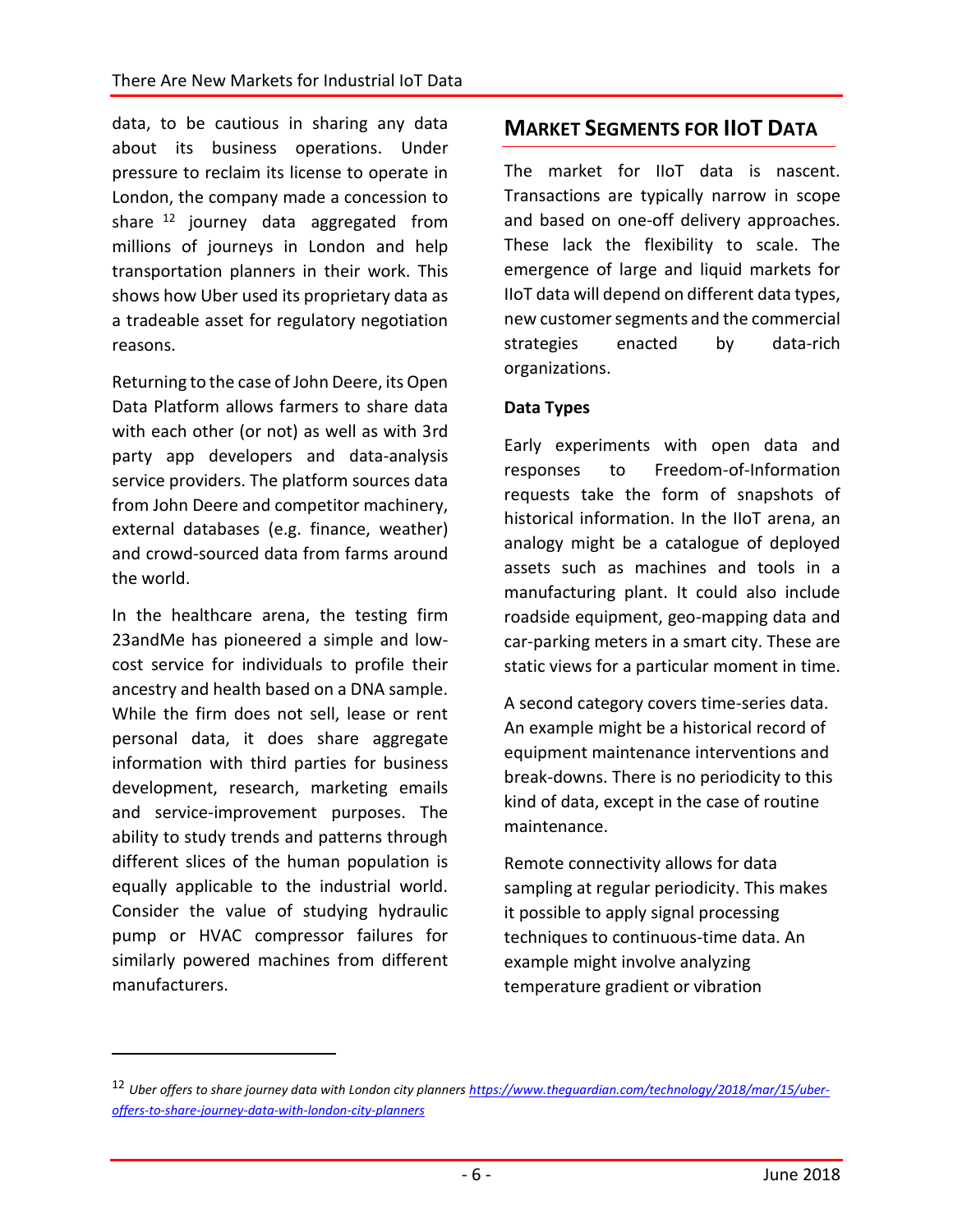measurements to gauge the health of a machine.

For data trading purposes, there are ways to package these different data types.

- Raw data  $-$  this may be encoded, implying some translation effort for a third-party user, or in an openstandard format.
- Value-added data examples include clean data (removal of duplications, interpolation where there are data gaps, translation into an openstandard format), sub-sampling to reduce data volumes (a trade-off that reduces dynamic richness) and other approaches to aggregation (as applicable to Edge computing applications).
- Contextualized data this involves packaging data with semantic descriptors for ease of interpretation by IIoT applications. For example, a temperature sensor might transmit a

raw-data value of 37. By packaging this with semantic data to indicate the unit of measurement, precision and range it becomes more valuable to an IIoT application. That is because two separate and potentially unrelated entities, sensor and application, can recognize one another and exchange data with less customization effort. Semantic descriptors also facilitate interoperability and allow industrial firms to multi-source instrumentation components.

A necessary complement to these data packages is a certification framework. This sets standards for how data owners supply data. It also assures users about the quality, service support and availability of data streams. The Open Data Institute offers a pioneering example through its proposed scheme.

#### **ODI Data Certification Framework**

**BRONZE:** data is openly licensed, available with no restrictions, accessible and legally reusable.

**SILVER:** satisfies the Bronze requirements, the data is documented in a machine readable format, reliable and offers ongoing support from the publisher via a dedicated communication channel.

**GOLD:** satisfies the Silver requirements, is published in an open standard machine readable format, has guaranteed regular updates, offers greater support, documentation, and includes a machine readable rights statement.

**PLATINUM:** satisfies the Gold requirements, has machine readable provenance documentation, uses unique identifiers in the data, the publisher has a communications team offering support. This is an exceptional example of an information infrastructure

*Source: Open Data Institute, https://certificates.theodi.org/en/about/badgelevels*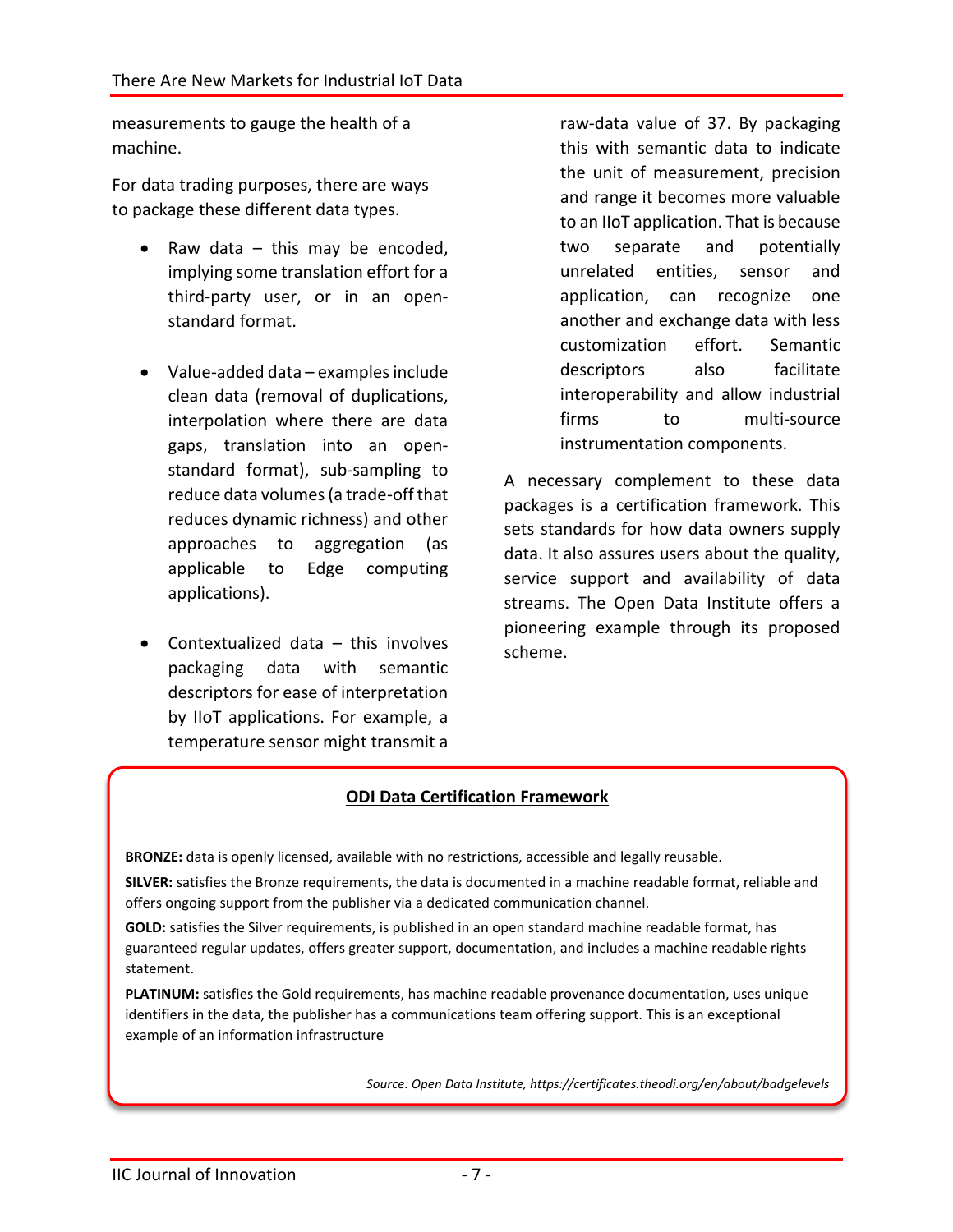#### **Customer Segments**

There are several customer segments for IIoT data just within an industrial organization. Operations departments use IIoT data to monitor and control production schedules. The Procurement department might use IIoT data for supply chain management. And, the finance department might use IIoT data for expenditure planning or insurance coverage.

In the future, data owners need to look outside their organizations to service new classes of user and capture additional sources of value from their data assets. The immediate candidates are supply chain partners. Upstream, supplier partners should value equipment data to gain insights into operating performance for new product development purposes. Downstream partners in distribution channels should value IIoT data to improve their operations.

There will also be new classes of data user, ranging from data management firms (e.g. to clean and to package data) to application developers and service providers (e.g. outsourced field support).

Statistics from the London Data Store, a Greater London Authority initiative to publish city data, identifies six categories of external-users. Their applications span in issues such as business and economy, demographics, environment, health, housing, planning and transportation.

Over time, devices will become more sophisticated. They will supply performance data on a continuous basis and become a part of everyday life. That is when manufacturers should prepare for data requests from regulatory bodies (e.g. for accident investigations) and public-scrutiny agencies (e.g. for consumer protection).



*Source: London Data Store, Greater London Authority*

*Figure 2 London Data Store Users*

Industrial firms also need to anticipate consumer privacy issues. This will arise when data from their devices and products is linked to their owners. Examples include connected cars, home appliances and consumer-healthcare devices.

#### **Commercial Strategies**

The third factor that will define the prospects for data trading is the commercial strategies of data owners. In the case of public-sector agencies (e.g. city administrators, public transport, health and welfare agencies) that are public-sector interests and economic benefits to publishing data. The commercial challenge in these cases is about how to provide data on sustainable terms i.e. there has to be a monetization path that lets cities at least recover their costs.

In the private sector, industrial organizations might pursue walled-garden approaches where they limit availability and access to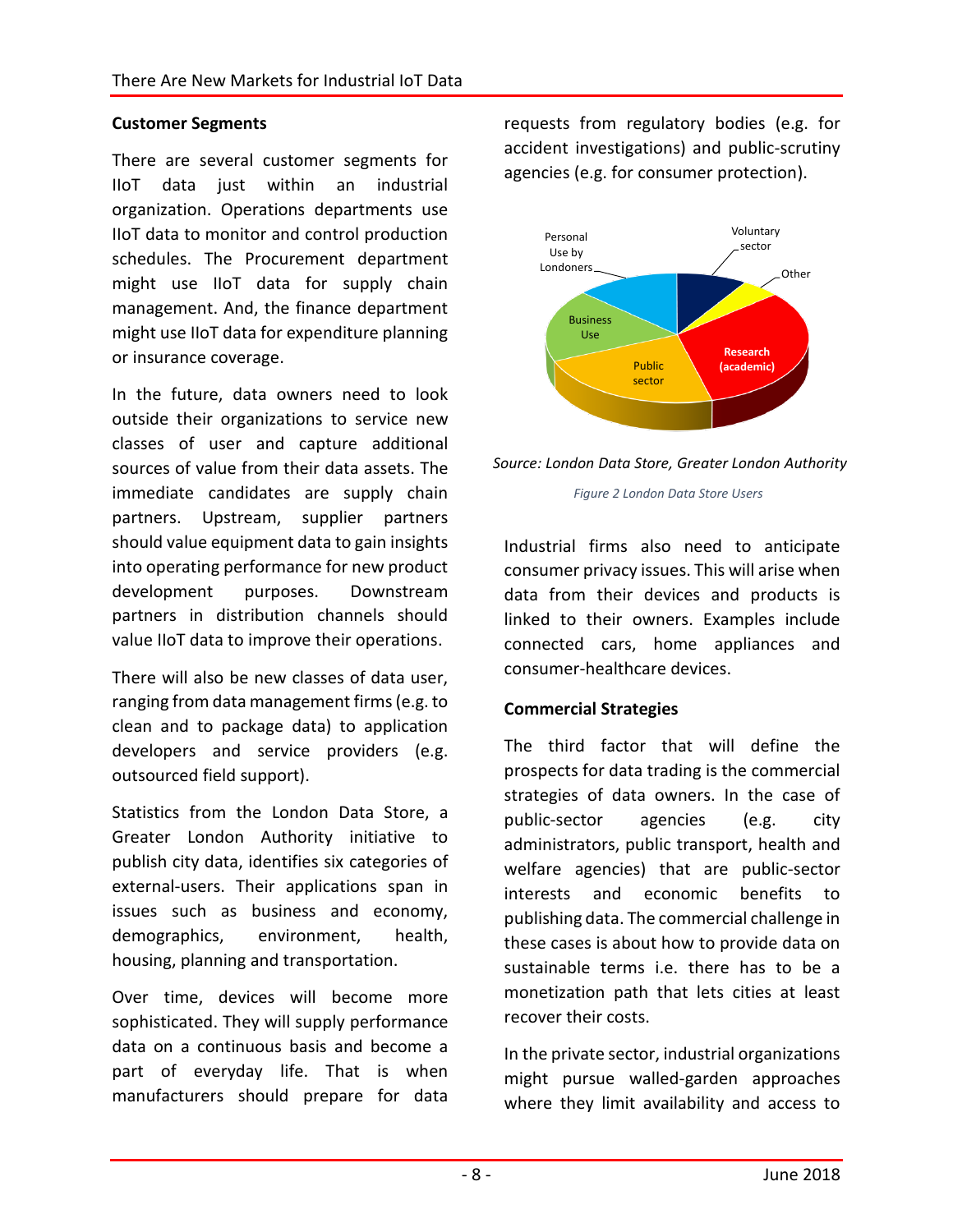IIoT data amongst trusted, business partners. This concept underpins presentday interest in distributed ledger technologies.

There will be greater scope for innovation and new opportunities from an open approach that encourages third-party specialists, along the lines that Gold Corporation experienced. A cautious first step might be for data owners to release data selectively and prove the viability of an ecosystem that brings together analytics, app-developer and service provider partners.

In fragmented markets, an industry alliance might be the right approach. It could act as a neutral body to aggregate data for nonoperational issues. As an example, consider failure events for the purposes of developing predictive algorithms). This could involve users of machines from different suppliers pooling time-history data for different events (e.g. overheating, bearing wear, shaft misalignment etc.) to create a learning base for machine learning and pattern recognition algorithms.

### **HOW CAN INDUSTRY RESPOND?**

Industrial organizations are on the threshold of new, IIoT opportunities. This holds true as long as they initiate strategies around data to complement their more traditional product and service offerings.

Assuming that an organization's executive leadership accepts the need for an IIoT data strategy, there are five avenues they can



*Figure 3 Framework to Prioritize and Target IIoT Data Opportunities*

how manufacturers might develop a failuremode database for high-availability machines (i.e. analysis of low incidence of

pursue. We can map these in the context of an industrial organization and businesspartner interfaces.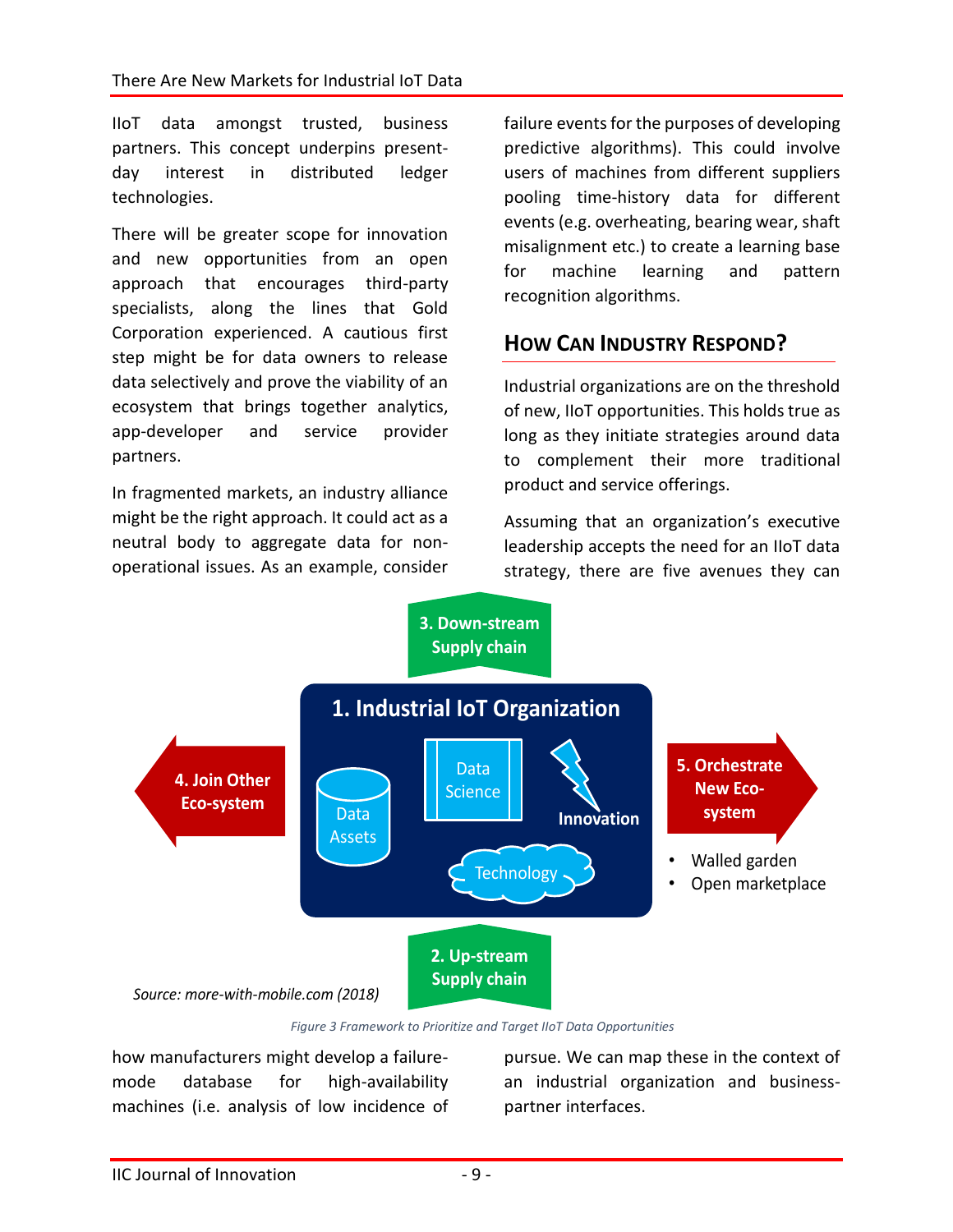#### **#1 Develop IIoT Data Capabilities within the Organization**

The first step for each organization is to set up and maintain a catalog of IIoT data assets. To this, the organization needs to add three capabilities. One is a data science team that has the expertise to analyze and use the data to make business and operational decisions. This is a cross-organizational competence and one that fits with the IIoT Competence Center recommendation in the IIC's Business Strategy & Innovation Framework<sup>13</sup>.

A second capability relates to the technologies needed to acquire, store and distribute IIoT data in a secure and reliable manner. An innovation capability is the third item. It encompasses a functions relating to business development, intellectual property  $14$  and regulatory alignment approaches to commercializing IIoT data sustainably.

#### **#2 Formalize Up-stream Supply Chain Opportunities**

Industrial firms that procure components from suppliers may have few, if any, rights to production and supply-chain data beyond their specification and quality-control metrics.

In the case of industrial services, plant managers might outsource facilities management functions. They are likely to obtain periodic performance reports but

 $\overline{a}$ 

probably not on an *ad hoc* basis. Any change in reporting functions (e.g. frequency, granularity etc.) might incur additional, change-of-scope costs from up-stream suppliers.

There is a need to formalize such arrangements as an organization shifts to a model where it requires more frequent and on-demand data gathering.

#### **#3 Explore Down-stream Supply Chain Opportunities**

There is a similar need to explore and formalize down-stream supply chain opportunities as to how their products are used. Depending on their size, organizations may find that they have less leverage with down-stream business partners and greater pressure to conform to down-stream data management practices and encoding standards.

#### **#4 Join Other IIoT Data Eco-system**

Some firms may find themselves operating in industries where there is value in joining an external, IIoT data eco-system. A good example of this is health applications, be they human or machine related. The value stems from aggregating particular classes of data to provide latitudinal population insights.

<sup>13</sup> *Industrial Internet Consortium: Business Strategy & Innovation Framework,<https://www.iiconsortium.org/BSIF.htm>*

<sup>14</sup> *Data as IP and Data License Agreements, Practical Law Practice Note 4-532-4243, Fried Frank LLP (2017)*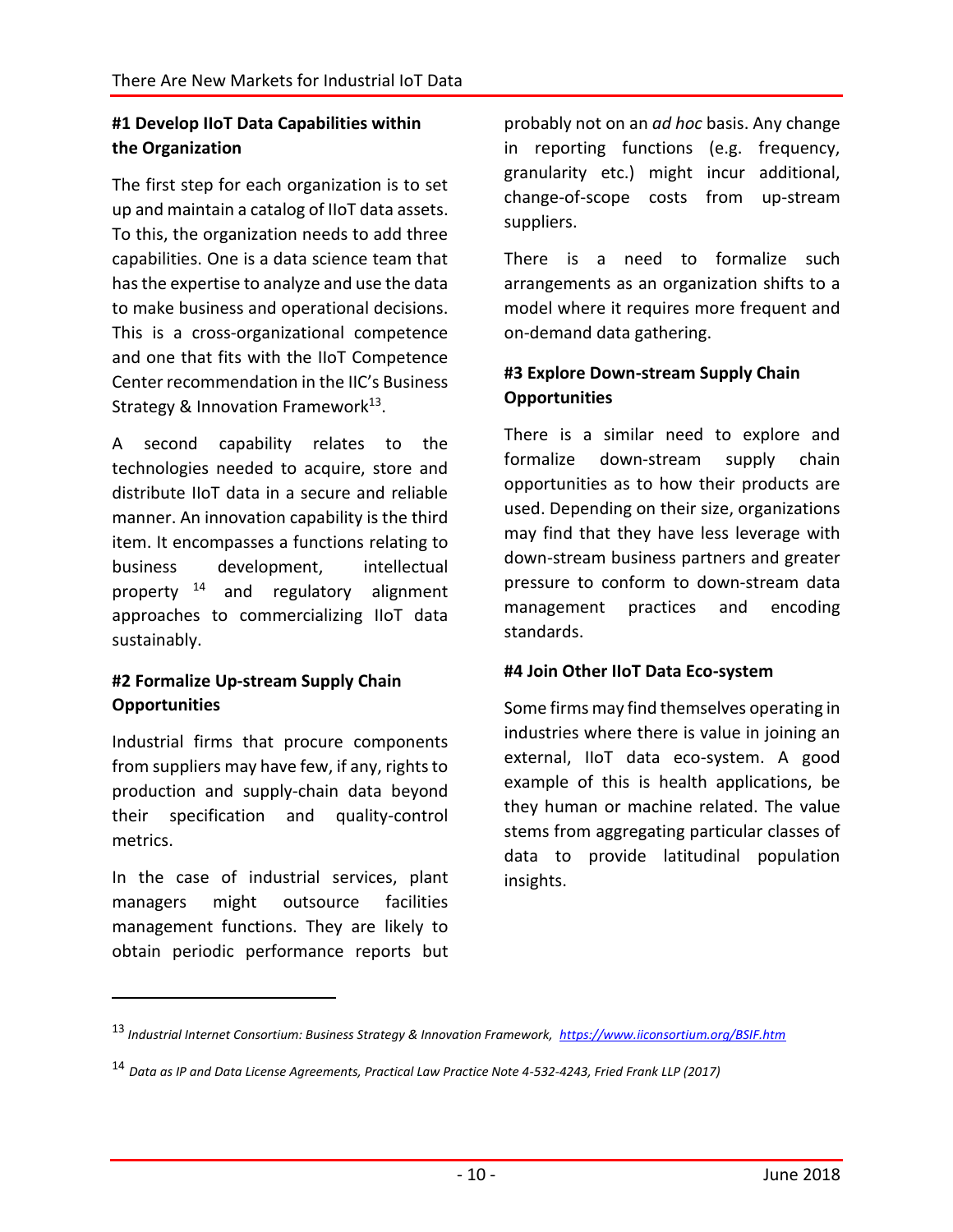#### **#5 Orchestrate New IIoT Data Eco-system**

A more ambitious prospect is to create and orchestrate a new IIoT data eco-system. Open data portals, as in the case of London Datastore, and data exchanges <sup>15</sup> are examples of pioneering efforts to explore new market opportunities.

The challenge with open initiatives is one of scope. In addition to the issue of sourcing and sharing IIoT data, the eco-system orchestrator also has to address issues of data certification and licensing as well as policing the operations of participants to prevent rogue behavior.

An alternative approach is to pursue walled garden strategies. This allows a coordinator to manage data-exposure and proprietary algorithm risks by limiting access to a verified group of business partners.

## **WHAT CONCLUSIONS CAN WE DRAW ABOUT IIOT DATA?**

Data has value, perhaps much more than manufacturers and operators of industrial plants currently realize. Lessons from the consumer market show multiplier effect of using more data, especially when combining several different viewpoints.

The challenge for industrial organizations is to find ways of extracting and capitalizing on IIoT data. Internal teams of data scientists will unearth some of the opportunities. Many more might be possible through open, but controlled, data sharing strategies

involving supply-chain partners and new, third-parties. This will depend on IIoT data owners taking bold steps to treat data as an industrial asset, similar to volume-produced machines and factory tools.

By adding the data-equivalent of hardware features to machines, industrial organizations will discover new business models to capture value from their data. Many of these features will be familiar from the hardware world – leasing and ownership rights, certification marques, service level agreements, and, warranties etc. – although their implementation will have to deal with assets that exist as software.

New business models will force industrial organizations into new directions, opening up the possibility of multi-sided business models and individual assets being of value to several customer segments. Industrial firms will have to develop packaging, distribution and trading relationships in peer-to-peer environments and horizontally integrated value-chains as distinct from today's vertically-aligned structures.

These developments will cause certain amount of industry disruption. Organizations that supply data-intensive, industrial products and services look well positioned to capitalize. Examples include sensor manufacturers, instrumentation and data-logging specialists, remoteconnectivity providers and alliances that pool data for cross-population analyses. For others, the challenge is to avoid being left

 $\overline{a}$ 

<sup>15</sup> *ATIS: Data Sharing Framework for Smart Cities - <http://www.atis.org/smart-cities-data-sharing/>*